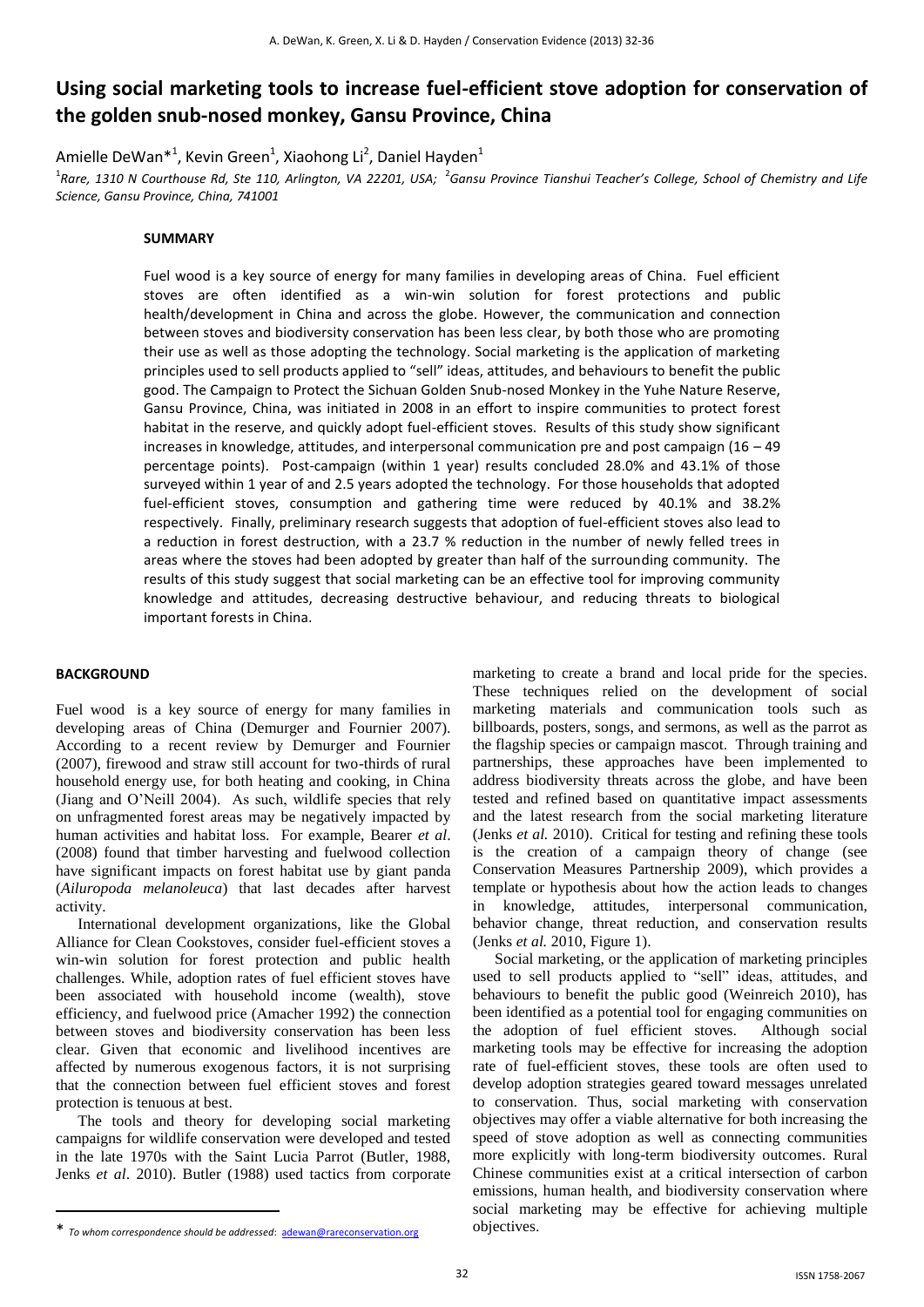

**Figure 1.** The fundamental theory of change for a social marketing, or Pride campaign, based on the stages of behaviour change models (Prochaska, DiClemente, & Norcross, 1992; Vaughan and Rogers 2000; Jenks *et al*. 2001), where K (Knowledge): the Pride campaign increases cognitive knowledge/awareness of the issues; A (Attitude): the Pride campaign improves environmental attitudes; IC (Interpersonal communication): the Pride campaign promotes interpersonal communication with peers and trusted opinion leaders, or to seek additional information to validate their new knowledge and attitudes; BR (Barrier removal): Pride campaigns identify what barriers exist to behaviour change and form partnerships with organizations that have particular expertise in that area; BC (Behaviour change) Pride promotes alternative behaviours for segmented target audience(s) in order to reduce threats; TR (Threat reduction): reduction of the main threat(s) to the conservation target; CR (Conservation result): conservation result that the campaign plans to achieve. Each theory of change is tailored to a specific campaign, and the changes needed in a specific target audience to achieve conservation results.

#### **ACTION**

.

In 2004, the Yuhe Reserve in Gansu province in northwest China was established as a biodiversity corridor between the Qinling and Minshan mountain ranges (Li, 2010). This biologically rich region hosts a number of critically endangered wildlife. Although parts of the region are protected by the creation of the reserve, communities rely heavily on fuelwood consumption from the forest as their primary source of energy (Li 2011). Although assessing and quantifying the impacts of rural wood fuel use on deforestation are debated (see Arnold *et al.* 2003) these activities can have significant direct and indirect impacts on forest integrity and biodiversity, from cutting of young trees and burning as well as increased access and degradation from grazing livestock or increasing access by poachers.

The golden snub-nosed monkey (*Rhinopithecus roxellana roxellana*) is a primate endemic to the temperate, forested portions of western Sichuan, southern Gansu, and southern Shaanxi provinces (Yongcheng and Richardson 2008, Kirkpatrick et al. 2010). According to Li (2004), this species strongly prefers primary (undisturbed) forest, suggesting that disturbance or other human induced modifications may negatively impact habitat preferences or selection. In addition,



**Figure 2.** Image of a 2011 calendar using social marketing tools that promote the benefits of fuel-efficient stoves.

Kirkpatrick (1995) suggests that suitable snub-nosed monkey habitat under protection accounts for less than 5% of the total distribution range.

**Social marketing**: The Campaign to Protect the Sichuan Golden Snub-nosed Monkey in the Yuhe Nature Reserve, Gansu Province, China, was initiated in 2008 in an effort to inspire communities to protect forest habitat in the reserve, and quickly adopt fuel-efficient stoves (Li, 2010). The golden monkey was identified as a flagship species and mascot for the campaign to instill pride as a driving force for quickly changing behaviors. Messages were created using a variety of formats, including posters, calendars, and a telefilm that promoted the benefits of fuel efficient stoves (see calendar, Figure 2). Consistent with best practices for testing and evaluating impact, the campaign's theory of change identified the key shifts needed for the community to adopt stoves and commit to forest protection (Table 1).

**Impact Assessment**: Standard sociological surveys were conducted pre (2008) and post campaign (2010) to evaluate whether significant shifts in community knowledge, attitudes, and discussions were affected by campaign activities. An additional survey was conducted in 2011 to identify and longer term shifts as the campaign continued. Door to door surveys were conducted using a stratified random sampling design with sample sizes estimated using 95% confidence level, 5% confidence intervals (n=400). Survey questions were designed to test key attributes in the campaign theory of change. Additional surveys were conducted at a comparison site, to evaluate whether any shifts could be causally attributed to Pride (n=300). SurveyPro (Apian 2003) software was used to evaluate whether shifts in key factors were significant (Chisquare). Survey data were tested to ensure data were comparable on key demographic factors (e.g. age, education).

Fuelwood consumption and time spent gathering fuelwood was estimated based on stove adoption and associated decreases in fuel needs, as well as monitoring a random selection of farmer households ( $n = 22$ ). The fuel-wood saving effect of the fuel-efficient stove was tested in three target areas; Shijiaba, Zhaoqianba and Yangba. Sixteen fuel-efficient stoves and Tiger Stoves were selected randomly to test the fuel-wood consumption when boiling 5kg cold water under the same conditions (cold stoves and oak fuel wood). Fuel wood and water were weighed, then the water was boiled, and the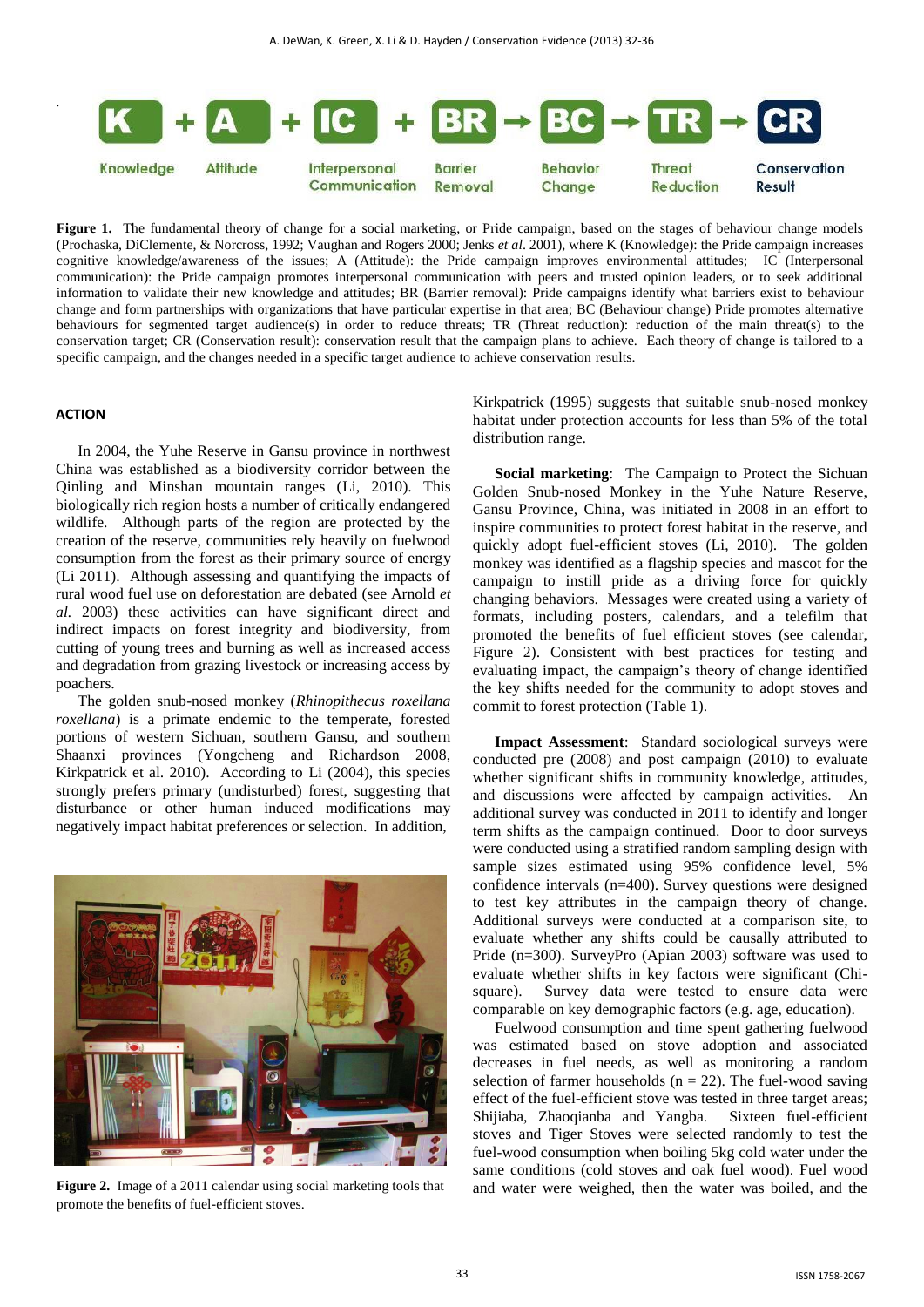

**Figure 3.** Results from sociological surveys conducted in communities across the campaign area where campaign theory of change metrics represent the following: Knowledge (a); villagers who know the advantages of fuel efficient stoves; Knowledge (b); villagers who know that overconsumption of fuel wood is leading to the destruction of the forest; Knowledge (c) villagers who know that over-consumption of fuel wood is leading to the national park's decline; Attitude; villagers who would like to pay for the building of fuel efficient stoves; Communication (a); villagers who talked about forest conservation; Communication (b); villagers who have talked about the benefits of efficient stoves. All differences pre and post campaign (1 year) were significant (Chi-square significant at the 95% confidence level or higher).

remaining fuel wood was weighed to estimate fuel-wood consumption.

Forest destruction and fuelwood collection were monitored in forested areas near three types of villages: where greater than 50% use of fuel efficient stoves  $(n=6)$ , less than 50% use of fuel efficient stoves ( $n=6$ ), and no efficient fuel stoves ( $n=6$ ) are used. Fixed sampling lines were set around the villages with a 10m×10m fixed quadrat set on the sampling lines every 50m rising in altitude. The varieties, quantities, volume and canopy density of trees, storage of fuel wood on sampling lines, signs of human activities and wood cutting outside quadrats were recorded. Final measuring indexes are quantity preservation rate, biodiversity index and forest growing stock.

#### **CONSEQUENCES**

**Shifts in community knowledge and attitudes:** Baseline values pre-campaign suggested that key areas of knowledge were high, including the potential benefits of a fuel efficient stove as well as the fuelwood collection impacts on forest

destruction (range 56-78%). None the less there were significant increases in knowledge, attitudes towards adopting fuel efficient stoves, and interpersonal communication pre and post campaign (1 year) (range 16-49 percentage points) (Figure 3). knowledge and attitudes stayed at the same level or slightly greater after 2.5 years of the campaign, while communication about the benefits of stoves slipped slightly. Comparison sites surveys suggested that the shifts in community knowledge, attitudes, and communication observed at the campaign site could be attributed to the campaign (Table 2).

**Behaviour change and stove adoption:** Pre campaign baseline surveys suggest that only 12% of the target communities were using fuel-efficient stoves. Post-campaign (within 1 year) results concluded 28.0% of those surveyed had adopted the technology. Post-campaign results within 2.5 years demonstrated even more impact, with 43.1% of households reporting using fuel-efficient stoves (Chi square significant at 99% confidence level).

**Table 1**. The detailed Theory of Change for the Yuhe Nature Reserve Pride campaign, outlining the campaign objectives along all components: Knowledge, Attitude, Interpersonal Communication, Barrier Removal, Behavior Change, Threat Reduction and ultimately, Conservation Result.

| Knowledge                       | Pride Campaign increases community residents' awareness of the environment issue of fuel-wood felling,<br>the health issue of using traditional stoves and the benefits of fuel-efficient stoves.          |  |
|---------------------------------|------------------------------------------------------------------------------------------------------------------------------------------------------------------------------------------------------------|--|
| <b>Attitudes</b>                | Pride Campaign increases communities' willingness in using fuel-efficient stoves.                                                                                                                          |  |
|                                 | Campaign improves communities' identification in adopting measures to reduce fuel-wood felling.                                                                                                            |  |
| Interpersonal<br>communications | Pride campaign stimulates discussions among target audiences about fuel-efficient stoves and environment<br>protection.                                                                                    |  |
| Barrier removal                 | Cooperative partners technically support community in building fuel-efficient stoves.                                                                                                                      |  |
|                                 | Pride Campaign provides subsidies for fuel-efficient stoves.                                                                                                                                               |  |
| Behaviour change                | Community residents utilize fuel-efficient stoves in their daily lives.                                                                                                                                    |  |
| Threat reduction                | The community fuel-wood consumption starts to decline.                                                                                                                                                     |  |
| Conservation results            | By October 2015, the biodiversity and forest quality of Yuhe Reserve will improve significantly (compared<br>to pre-project, the biodiversity index will rise and the forest growing stock is increasing). |  |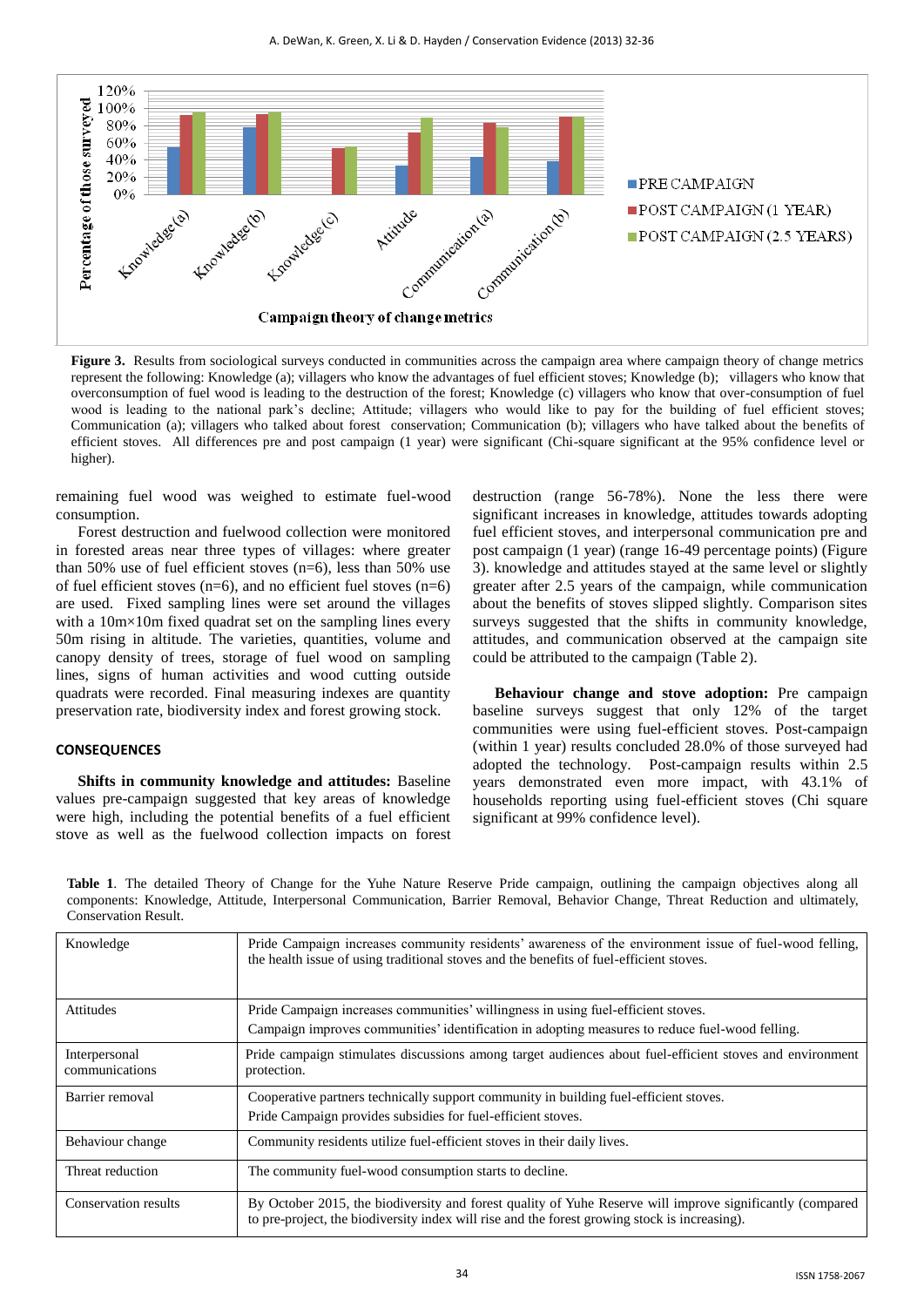**Fuelwood consumption and forest impacts:** Average fuel-wood consumption for each fuel-efficient stove was 0.76kg, while the average for conventional (Tiger) Stove was 1.71kg. Therefore fuel-efficient stoves used 66% less wood, saving 0.95kg fuel wood. Monitoring of household fuelwood use confirmed this efficiency, with average household fuelwood consumption 40.1% less for fuel-efficient compared to conventional stoves. Gathering time for fuel wood was reduced by 38.2%. Forest monitoring revealed a 23.7% reduction in fuel wood felling in forests surrounding villages where fuel-efficient stoves were used in place of conventional stoves (29 stumps as opposed to 38).

#### **DISCUSSION**

The results from this study suggest that social marketing techniques can be an effective and powerful tool for fostering acceptance and adoption of fuel-efficient stoves, and lead to a reduction in destructive fuel-wood collection in nearby forests. The impact of this campaign on key enabling conditions for behaviour change suggest that it was particularly successful in increasing knowledge, attitudes, and interpersonal communication within just 1 year of campaign implementation. Additional forest and fuelwood use monitoring also suggests that the campaign was able to decrease destructive forest practices as well as reduce the direct consumption of fuelwood. Although these results only reflect 1-2 years of data collection,

it is encouraging to note that knowledge, and attitudes remained stable over this time period. Interpersonal communication, or discussion among peers and opinion leaders to validate new knowledge and attitudes, has been identified as a critical component in fostering and maintaining changes in behavior (Vaughan and Rogers 2000). Future campaign activities will likely need to continue to maintain knowledge, and attitudes, but explicitly focus on enhancing discussion among peers about the benefits of using stoves as well as the importance of conserving healthy forests. This action is focused more explicitly on a product with multiple benefits (fuel-efficient stoves). It would be interesting to test whether

this type of social marketing campaign is more effective than those with less tangible benefits (e.g. private land certification; see Green *et al.* this issue).

Finally, one of the critical elements of the structure of this

**Table 2.** Shifts in knowledge, attitudes, and interpersonal communication (See Figure 3) as measured at a comparison site. Percentage point differences were negligible, and suggest that observed increases at the campaign site can be attributed to the campaign.

|                                    | Comparison Pre-<br>campaign $(n=300)$ | Comparison Post-<br>campaign $(n=300)$ |
|------------------------------------|---------------------------------------|----------------------------------------|
| Knowledge (a)                      | 56.0%                                 | 57.1%                                  |
| Knowledge (b)                      | 67.3%                                 | 64.3%                                  |
| Knowledge (c)                      | 2.0%                                  | 2.1%                                   |
| Attitude                           | 56.0%                                 | 57.1%                                  |
| Interpersonal<br>communication (a) | 67.3%                                 | 64.3%                                  |
| Interpersonal<br>communication (b) | 56.0%                                 | 57.1%                                  |

campaign is the ability to test a hypothesis about how changes in audience knowledge, attitudes, and communication influence behaviour change and the reduction of threats to biodiversity. Few education or outreach campaigns explicitly document or test an explicit theory of change. The approaches detailed here, including a specific theory of change, quantitative surveys, and the use of comparison sites, provide a valuable framework for understanding the impacts of social marketing or other types of outreach activities on target communities.

#### **ACKNOWLEDGEMENTS**

We thank Longyu Environment Conservation for their support and funding for Rare Longyu Pride campaign. We would also like to thank the Gansu Yuhe Provincial Nature Reserve Management Bureau and surrounding communities for participating in this study. Specifically we would like to thank Jing Lizhong (from LEC), Xie Tianyu (volunteer) and Zhang Jun (from Yuhe Reserve). We would also like to thank Claire Austin for her enthusiastic support on this manuscript. Finally, we'd like to thank Shiyang Li at Rare China for her support and insight on key campaign decisions.

## **REFERENCES**

- Amacher, G.S., Hyde, W.F. & Joshee, B.R. (1992) The Adoption of consumption technologies under uncertainty: a case of improved stoves in Nepal. *Journal of Economic Development*, **17**, 93-105.
- Apian. (2003) *SurveyPro 3.0,* release 2001, Windows 95/98/NT/2000/ME.
- Arnold, M., Köhlin, G., Persson, R., & Shepherd, G. (2003) Fuelwood revisited: what has changed in the last decade? *CIFOR Occasional Paper,* **39**, 1-35.
- Bearer, S., Linderman, M., Huang, J., An, L., He, G., & Liu, J. (2008) Effects of fuelwood collection and timber harvesting on Giant panda habitat use. *Biological Conservation*, **141**, 385-393.
- Butler, P.J. (1988) *Saint Vincent parrot* (Amazona guildingii) *the road to recovery*. RARE Center for Tropical Bird Conservation.

The Conservation Measures Partnership. *Open Standards for the Practice of Conservation*. (2007) [http://www.conservationmeasures.org/wp-](http://www.conservationmeasures.org/wp-content/uploads/2010/04/CMP_Open_Standards_Version_2.0.pdf)

[content/uploads/2010/04/CMP\\_Open\\_Standards\\_Version\\_](http://www.conservationmeasures.org/wp-content/uploads/2010/04/CMP_Open_Standards_Version_2.0.pdf) [2.0.pdf.](http://www.conservationmeasures.org/wp-content/uploads/2010/04/CMP_Open_Standards_Version_2.0.pdf) (accessed 9 June 2012)

- Demurger, S. and Fournier, F. (2007) *Rural poverty and fuelwood consumption: Evidence from Labagoumen Township (China)*. Report prepared for French National Centre for Scientific Research (CNRS), 1-31.
- Green, K., DeWan, A., Balcázar Arias, A., and Hayden, D. (2012) Driving adoption of payments for ecosystem services through social marketing: Evidence from Veracruz, Mexico. Special Issue: Behaviour Change, *Conservation Evidence*, **9**, 20-24.
- Jenks, B., Vaughan, P.W. & Butler, P.J. (2010) The evolution of Rare Pride: using evaluation to drive adaptive management in a biodiversity conservation organization. *Evaluation and Program Planning*, **33**, 186-190.